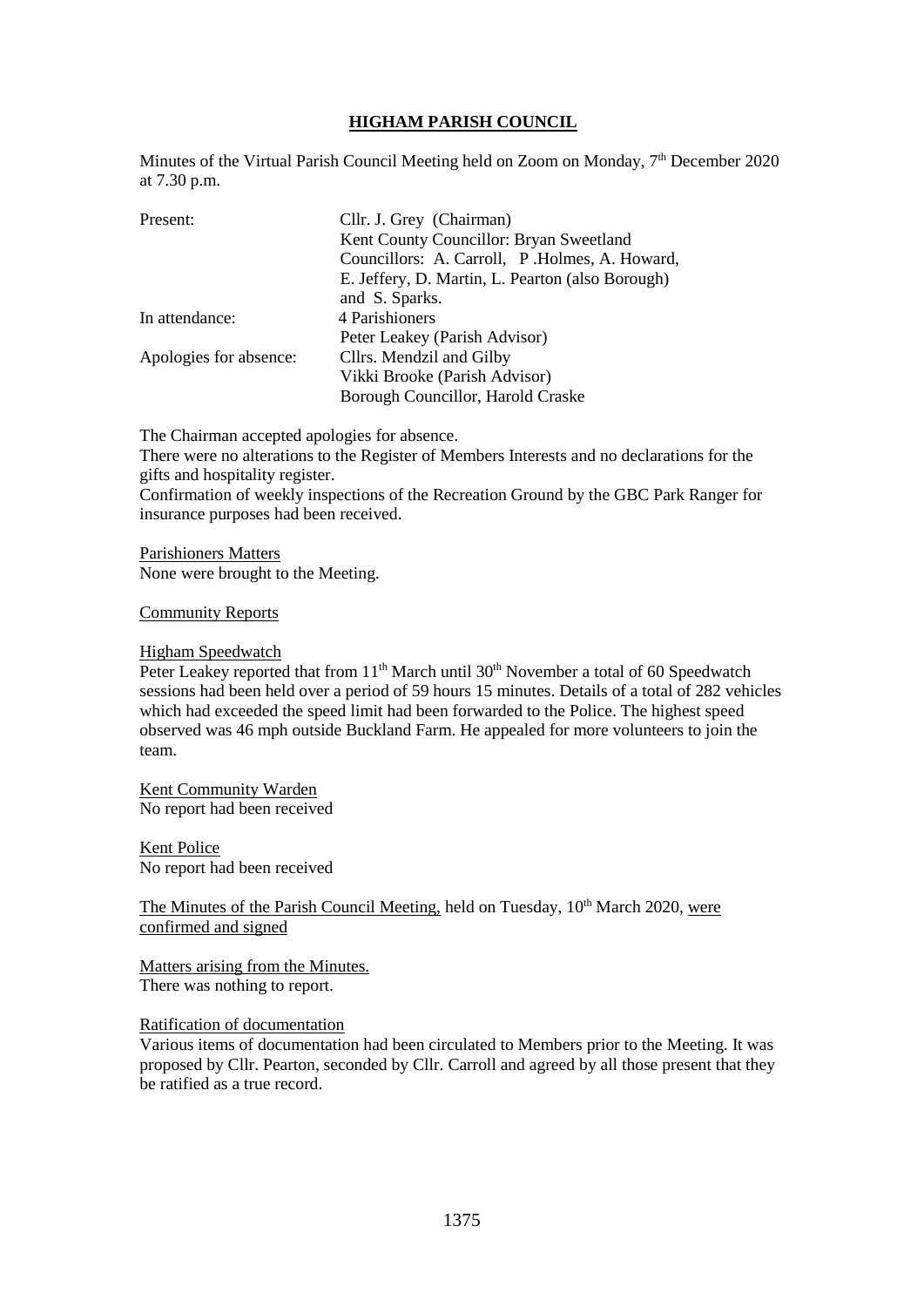### General update

## Street Lighting Agreement

The Parish Council had been advised that its Street Lighting Agreement, signed in 1980, had been withdrawn. At the present time the Parish Council was awaiting a survey by KCC of all the lighting assets within the village and a cost for these lights to be converted and adopted by KCC.

## Higham Library

Sadly the Library was not amongst the first few to be re-opened. The Parish Council had been advised not to expect this to happen until after the start of the new financial year.

# Pavilion

During the summer the works to the Pavilion on the Recreation Ground had been completed and the building now had a disabled toilet provision. It was the intention of the Parish Council to offer a sub-lease for the building.

# Memorial Hall Lease

Work on this had progressed well during the lockdown and the Hall Committee's solicitor was examining a draft copy of the new lease before it came back to the Parish Council for formal approval. Several people had expressed an interest in becoming a Trustee. Sadly at present the Hall was closed again as we were in Tier Three.

# Lower Thames Crossing update

The Development Consent Order (DCO) for the Lower Thames Crossing had been unexpectedly withdrawn by Highways England after the Planning Inspectorate had indicated that it would be refused in its present form. It was widely expected that it would be re-submitted in the New Year

### Gravesham Local Plan update

Following the long awaited publication of the Local Plan Core Strategy, the Parish Council had learnt of a serious threat to the Green Belt land within the village to accommodate approximately 1800 additional homes within Higham which would have the effect of doubling the village in size. The Parish Council was supporting the CPRE Campaign across the Gravesham Rural Parishes entitled "STOP THE GREEN BELT GRAB!" and two members had joined a large working group. Advisory leaflets had been sent to every home within the village and there was further information on both the website and Facebook page. At the present time the consultation was due to close on 31st December 2020.

Cllr. Martin explained that the planned merging of Lower Higham with Mid Higham within a new settlement boundary would open up land to accommodate an additional 335 houses in the centre of the village and the potential loss of the Recreation Ground to achieve this was of great concern to the Parish Council and Parishioners alike.

Cllr. Sparks reported that a standard objection letter was being prepared by the Working Group to accompany a campaign of banners and posters to highlight the issue. It was essential that the residents of Higham supported this campaign as we needed a big response. Cllr. Sweetland commented that he felt that infrastructure should be secured before any plans were agreed to.

### Nuralite Planning Application update

The Parish Council had submitted objections to both the original and the revised planning applications for the Nuralite site and this issue was widely expected to finally go to the Planning Board for consideration later this week.

Cllr. Sweetland revealed that he disagreed with the response submitted by Kent Highways to the consultation and had written to the engineer concerned to let him know. He offered to speak at the Planning Board Meeting against the KCC response if he was able to.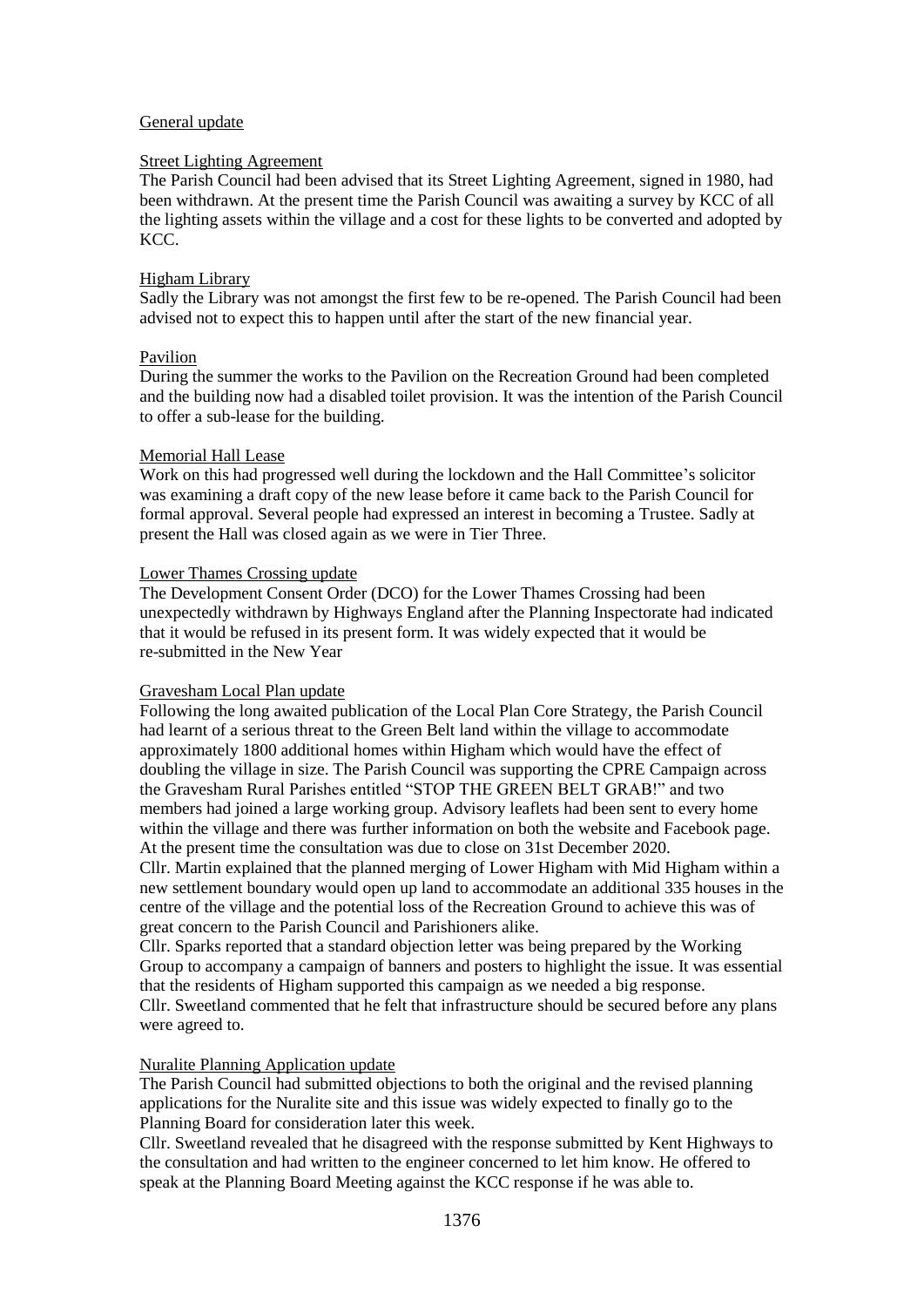# Councillors' Matters.

# County.

Cllr. Sweetland confirmed that the County Council had expressed concern regarding the high number of COVID cases currently within Kent, which had been placed in Tier Three. He confirmed that he had just signed off the bus shelter grant and, on behalf of Cllr. Mendzil, the Chairman thanked him for his support.

# Borough.

Cllr. Pearton confirmed that the Pantomine at the Woodville Halls had been cancelled due to the pandemic.

# Parish.

Cllr. Pearton highlighted several potholes to the railway bridge.

Cllr. Jeffery reported that new liners were to be placed in the Dickens planters with a selection of flowers for the winter season. The Chairman thanked her for dealing with this matter on behalf of the village.

The Chairman reported that skip lorries had been observed travelling up through the village and Cllr. Martin confirmed that he had met an articulated lorry coming up School Lane by the flats at Mountbatten Avenue.

# Reports.

a. Planning.

The following planning applications had been received by the Planning Committee:-

Appln. no. 20201063 Sun Farm, Church Street

Erection of part single storey and part 2 storey rear extension.

Appln. no. 20201148 Gore Green Farm, Bull Lane

Application for the approval of conditions 8 and 9 attached to Listed Building Consent reference number 20180381 relating to joinery details and materials.

Appln. no. 20201168 The Three Crutches, Old Watling Street

Application for a minor material amendment to planning permission reference number 20181094 for the erection of 2 no. detached dwellings with associated car parking and amenity space following reconfiguration of the Three Crutches PH car park and amenity space; to allow revisions to external form and materials including Permitted Development criteria compliant ground floor, single storey rear extensions to allow minor revision to external hard landscaping finishes.

Appln. no 20201200 20, Walmers Avenue

Conversion of part of the existing garage to create a one bedroom annex.

### Finance.

The Clerk asked for approval for the items shown on the attached sheets, this being proposed by Cllr. Martin, seconded by Cllr. Howard and agreed by all Members.

### Correspondence.

The Clerk drew Members' attention to the following items:-

1. Members indicated that they would like to invite Karen Francis to speak to Members on Zoom about the Future Hoo initiative. The Clerk would obtain a list of dates.

2. Members sadly accepted the resignation of Stewart Mackie from the Parish Council due to pressure of work brought on by the continuing COVID pandemic. The Clerk would notify the Borough Council who would advertise the vacancy to see if an election needed to be held.